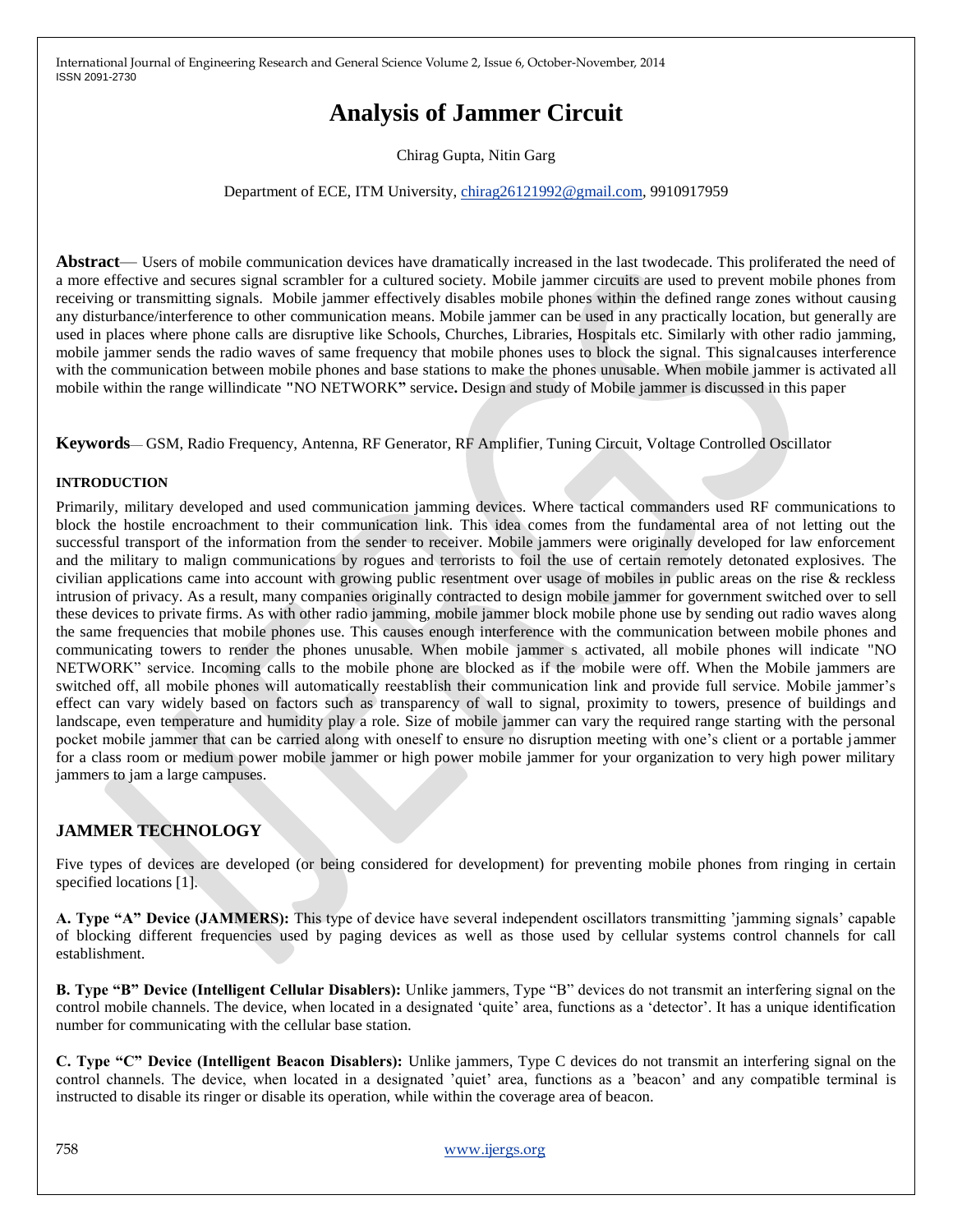**D. Type "D" Device (Direct Receive & Transmit Jammers):** This jammer acts like a small, independent and portable base station, which can directly interact with the operation of the local mobile. The jammer is predominantly in receive mode and will intelligently choose to interact and block the cell phone directly if it is within close range of the jammer.

**E. Type E Device (EMI Shield - Passive Jamming):** EMI suppression techniques are used inthis to make a room into what is called Faraday cage. Although labor intensive to construct, the Faraday cage essentially blocks or greatly attenuates, virtually all electromagnetic radiation from entering or leaving the cage - or in this case a target room.

## **EXPERIMENTAL DETAIL, METHODS & MATERIALS**

The effects of jamming depend on the jamming-to-signal ratio (J/S),range between transmitter and receiver, modulation scheme, channel coding and interleaving of the target system, bandwidth of transmitter and receiver. Generally Jamming-to-Signal ratio can be measured according to the following Equation.

$$
\mathrm{J/S}=\frac{(P_jG_{jr}G_{rj}R_{tr}L_rB_r)}{(P_tG_{tr}G_{rt}R_{jr}L_jB_j)}
$$

 $Pi =$ jammer power

 $Pt = transmitter power$ 

 $G$ j $\mathbf{r}$  = antenna gain from jammer to receiver

Grj = antenna gain from receiver to Jammer

 $G$ tr = antenna gain from transmitter to receiver

 $Grt =$  antenna gain from receiver to transmitter

 $Br =$  communications receiver bandwidth

 $Bi = jamming transmitter bandwidth$ 

Rtr = range between communications transmitter and receiver

 $Rjt = range between jammer and communications receiver$ 

 $Lj =$  jammer signal loss (including polarization mismatch)

 $Lr =$  communication signalloss

Mobile jammer circuit is shown in figure 1 below. Tuning Circuit, Voltage Controlled Oscillator, RF Amplifier combine to form the Jammer circuit.



**Figure 1**

The transistor Q1, capacitors C4 & C5 and resistor R1 constitute the RF amplifier circuit. This amplifies the signal generated by the tuned circuit. Antenna receives the amplification signal from capacitor C6.Work of the capacitor C6 is to remove the DC and allow only the AC signal which is transmitted in the air.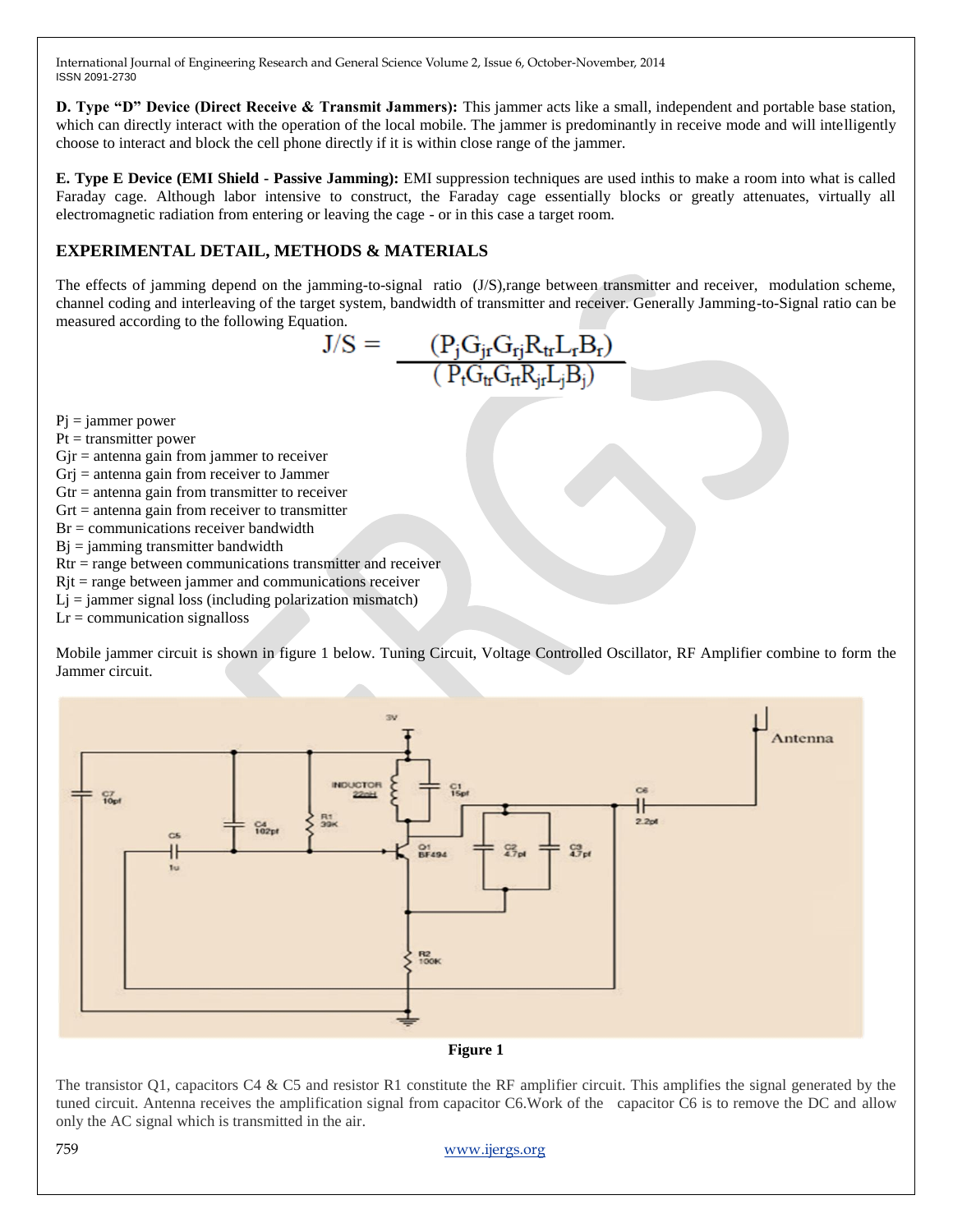When the transistor Q1 is turned ON, the tuned circuit at the collector will get turned ON. The tuned circuit consists of capacitor C1 and inductor L1, tuned circuit will act as an oscillator with zero resistance.This oscillator or tuned circuit produce a very high frequency with minimum damping. The both inductor and capacitor of tuned circuit oscillate at its resonating frequency.

Operation of tuned circuit operation is very simple and easy. When the circuit gets ON, potential difference came across the plates of the capacitor and the electrical energy is stored by the capacitor. Once the capacitor is completely charged, it allows the charge to flow through inductor. Inductor is used to store magnetic energy. When the current is flowing across the inductor, it will store the magnetic energy by this voltage across the capacitor will get decreased, as a result electrical energy of the capacitor is converted into magnetic energy stored by inductor and the charge across the capacitor will be zero. In a flinch of time, the magnetic charge through the inductor will decreased and the current will charge the capacitor in a reverse polarity. Again after some period of time, capacitor will be completely charged and magnetic energy across the inductor will be gradually reduce to zero. Again once more electrical energy will be converted in magnetic energy. After some time, inductor will give charge to capacitor and become zero and they will oscillate and generate the frequency.

This cycle will run until when the internal resistance is generated and oscillations get stop. Capacitor C5 gives the RF amplifier feed to the collector terminal before C6 for gain or like a boost signal to the tuned circuit signal. The capacitors C2 and C3 are used to generate the noise for the frequency generated by the tuned circuit. Electronic pulses in some random fashion (technically called noise) will be generated by capacitors C2 and C3.

These all entities, feedback back or boost given by the RF amplifier, frequency generated by the tuned circuit, the noise signal generated by the capacitors C2 and C3 are combined, amplified and transmitted to the air.

Normally, cell phone operates at the frequency of 450 MHz frequency. To block this frequency, we also need to generate 450MHz frequency with some noise that will act as simple rendering or blocking signal, since cell phone receiver are not able to understand to which signal it has been received. By this, we can able to block the cell phone signal from reaching the cell phones.

So the following circuit, we generated the 450 MHz frequency to block the actual cell phone signal. That"s why the circuit shown below will act as a jammer for blocking the actual signal mobile signals.

 Circuit shown below will work in 100 meter range that is it capable of blocking signals upto 100 meter range. Circuit can be used in TV transmission and remote controlled applications. To obtain more efficiency value of circuit components can be altered.

#### **RESULT**

The simulation results of various circuit components are observed and results are shown below. The first part of the Jammer is the Tuning circuit shown in the figure 2 and second graph is drawn between input power and output power as shown in figure 3. Both power calculations are in dBm.



## **CONCLUSION**

Mobile jammer circuits have both advantages and disadvantages, these can be considered as good and bad both depending on the signal intended to be jammed. Simple jammer circuits can be pretty easily constructed; however subtle circuit can be made for higher requirements.